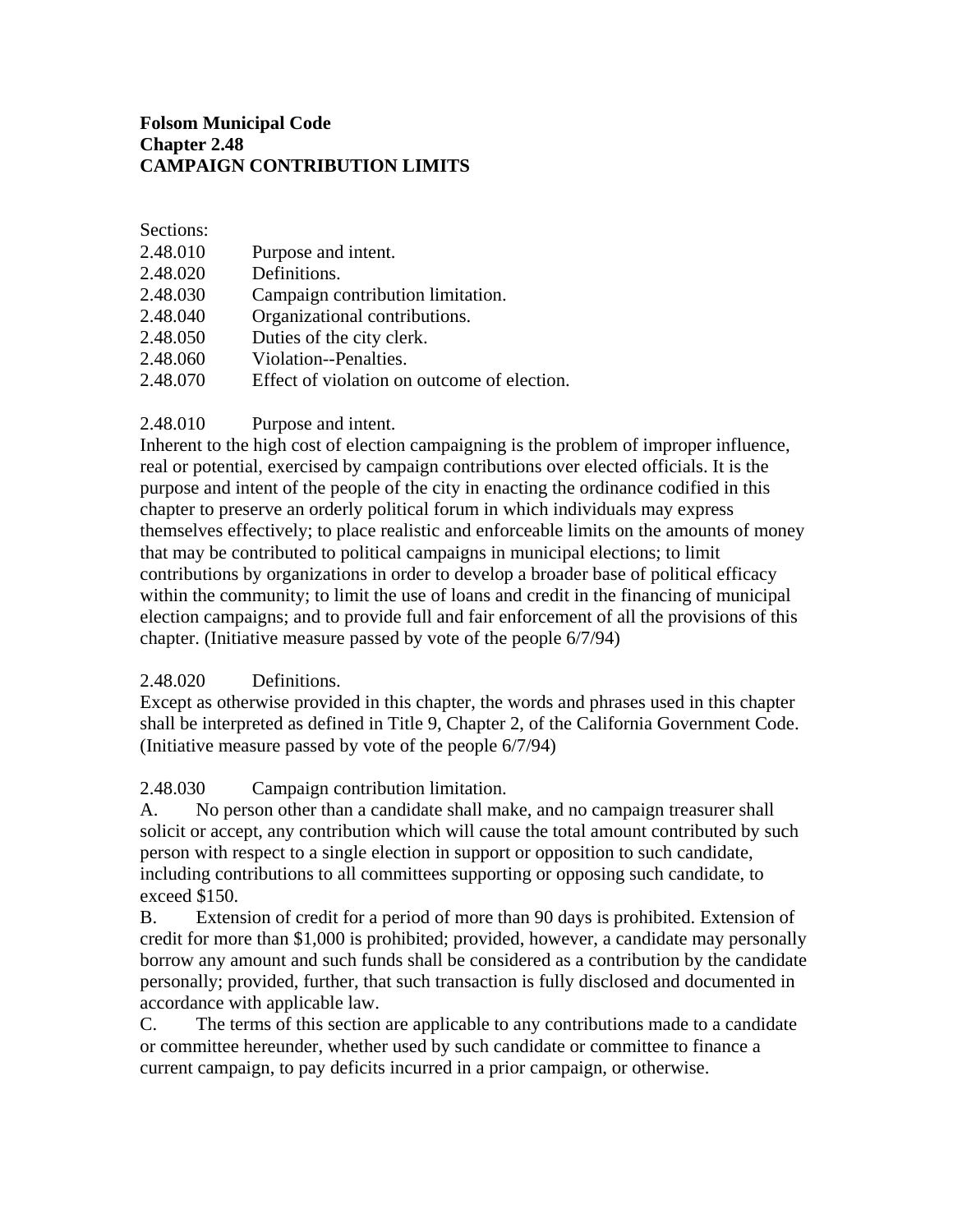D. If any person is found guilty of violating the terms of this section, the amount of funds received constituting such violation shall be paid by the candidate or committee treasurer who received such funds to the city finance director for deposit in the general fund of the city.

E. As used in this section, "extension of credit" means any loan, gift, forbearance or forgiveness of debt without adequate compensation. (Initiative measure passed by vote of the people 6/7/94)

2.48.040 Organizational contributions.

A. In any municipal election, no person shall make a contribution to any candidate or committee in excess of the limit in Section 2.48.030; provided, however, that this section shall not apply to contributions made to a committee which is organized solely for the purpose of supporting or opposing the qualification for the ballot or adoption of one or more city measures.

B. No person covered by this chapter shall knowingly aid, abet, recommend or participate in a violation of this section.

C. No person shall knowingly accept a payment or contribution made in violation of this section.

D. If a committee treasurer is offered a contribution which would be in excess of the limitation, the treasurer must refuse the contribution.

E. This section shall not prohibit a committee from delivering to a candidate any moneys legally received by said committee as contributions. (Initiative measure passed by vote of the people 6/7/94)

2.48.050 Duties of the city clerk.

In addition to other duties required under the law, the city clerk shall:

A. Supply every candidate for city election a copy of the ordinance codified in this chapter at the time of filing qualification documents for the election;

B. Report any violations of this chapter to appropriate law enforcement authorities. (Initiative measure passed by vote of the people 6/7/94)

2.48.060 Violation--Penalties.

Any person who knowingly or wilfully violates any provision of this chapter is guilty of a misdemeanor. In addition to any other penalty provided by law, any wilful or knowing failure to report contributions, done with intent to mislead or deceive, shall be punishable by a fine of not less than \$500. (Initiative measure passed by vote of the people 6/7/94)

2.48.070 Effect of violation on outcome of election.

If after an election a candidate is convicted of a violation of any provision of this chapter, the election to office of such candidate shall be void and such office shall become vacant immediately thereupon, or on the date upon which the candidate, if she or he is not an incumbent, would otherwise take office, whichever occurs later. In such event, the vacancy shall be filled as otherwise required by law. If a candidate is convicted of a violation of this chapter at any time prior to an election, her or his candidacy shall be terminated immediately and the person shall be no longer eligible for election. Any person convicted of a violation of this chapter shall be ineligible to hold city elective